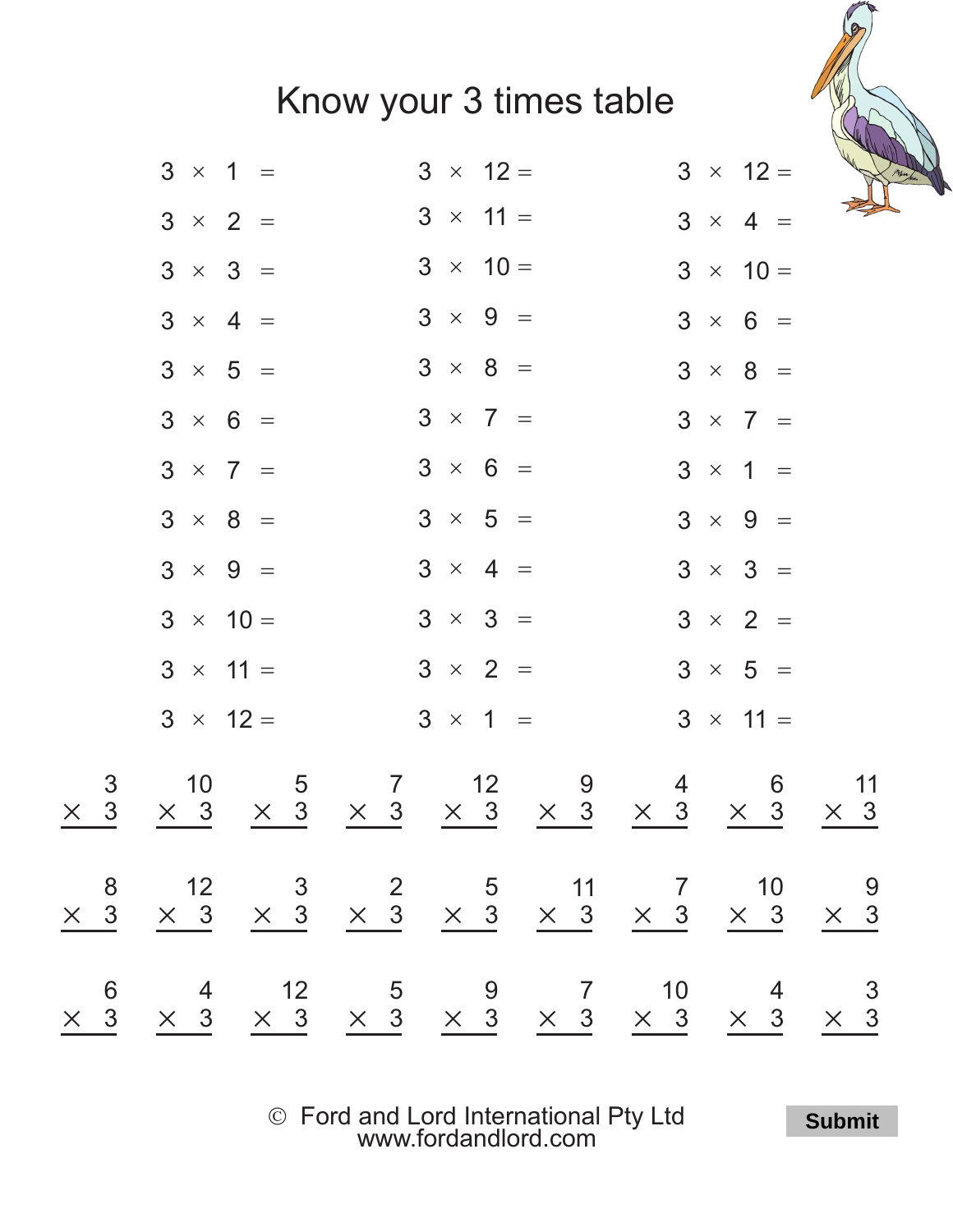

Ó Ford and Lord International Pty Ltd [www.fordandlord.com](http://www.fordandlord.com)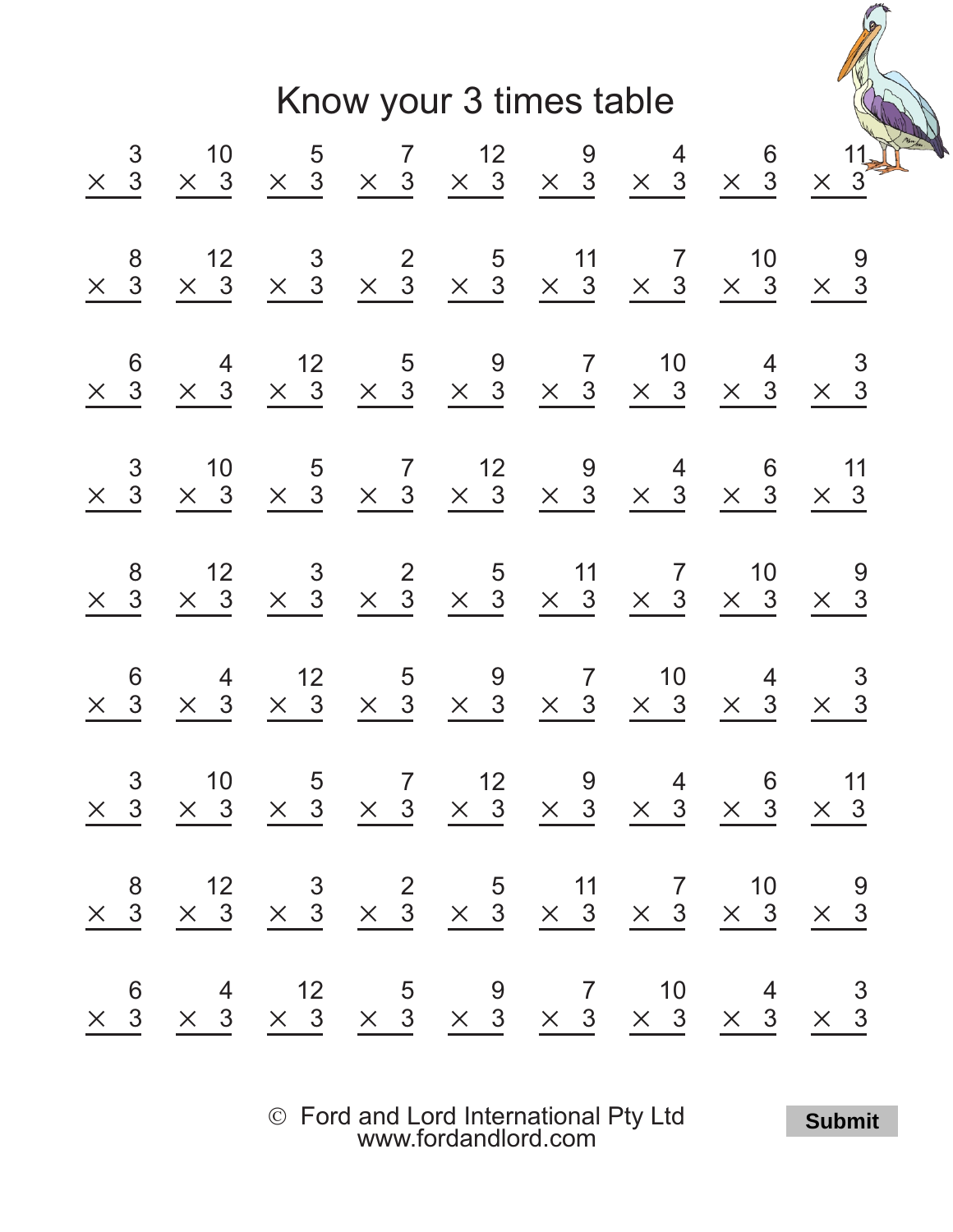

Ó Ford and Lord International Pty Ltd [www.fordandlord.com](http://www.fordandlord.com)